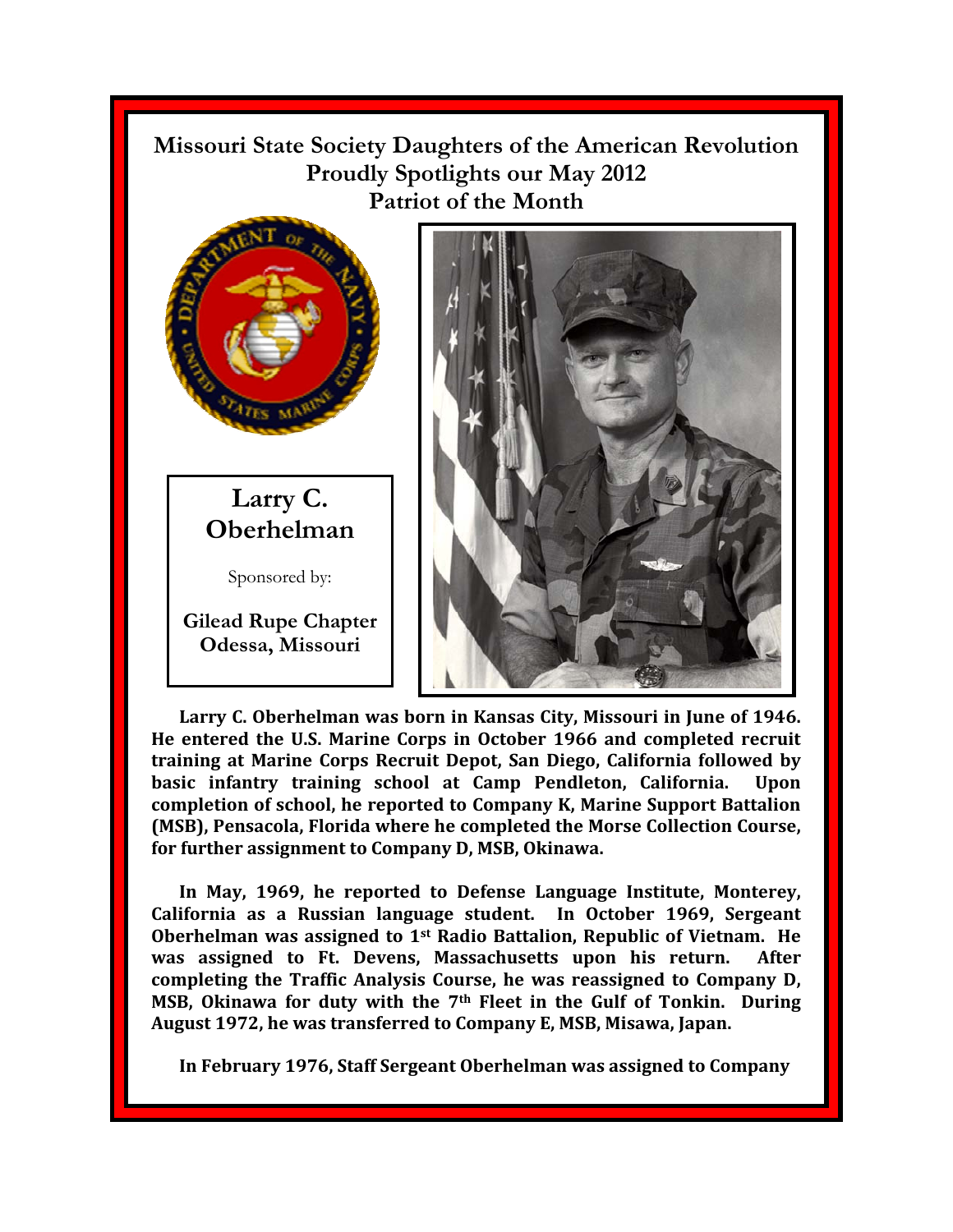A, MSB, Ft. Meade, Maryland as a student in a Cryptologic Supervisor's **Course, with follow on duty with 2nd Radio Battalion, Camp Lejeune, North Carolina. After several Marine Expeditionary Unit deployments, Gunnery Sergeant Oberhelman was selected in 1979 as the first Marine to attend the Middle Enlisted Cryptologic Career Advancement Program at the National Security Agency.** 

**Upon completion of the program, he was transferred to the Joint Special Operations Command at Ft. Bragg, North Carolina. In January 1985, Master Sergeant Oberhelman reported to the Fleet Marine Force Pacific as the Signals Intelligence/Ground Electronic Warfare Chief and Special Security Officer. Upon promotion to Master Gunnery Sergeant, he was reassigned to 1st Radio Battalion, Kaneohe Bay, Hawaii, as the Operations Chief. In 1988, he assumed the post of Sergeant Major of Marine Support Battalion. He retired in 1996 after serving for thirty years.** 

Larry's personal decorations include:

- **Navy/Marine Corps Parachutist Badge**
- **Legion of Merit**
- **Defense Meritorious Service Medal w/gold star**
- **Meritorious Service Medal**
- **Joint Service Commendation Medal**
- **Navy Commendation Medal w/Combat V**
- **Joint Service Achievement Medal**
- **Combat Action Ribbon**
- **Good Conduct Medal w/1 silver and 3 bronze stars**
- **National Defense Medal w/bronze star**
- **Armed Forces Expeditionary Medal**
- **Vietnam Service Medal w/1 bronze star**
- **Humanitarian Service Medal**
- **Navy and Marine Corps Overseas Service Ribbon**
- **Republic of Vietnam Campaign Medal**

**Larry is married to the former Leona Dieckmann and they have two children and four grandchildren. Their son joined the U.S. Navy in 1996 and is now a Navy Seal.** 

**Larry is a member of the St. Paul Church. He is a board member on the Community Christina Center, Wellington, and Event Coordinator for the Lafayette County Veterans Banquet. This event is free for any veteran and one guest. At the last banquet, approximately 450 attended. Some of the funds collected are given to the Kansas City Honor Flight. He works with**